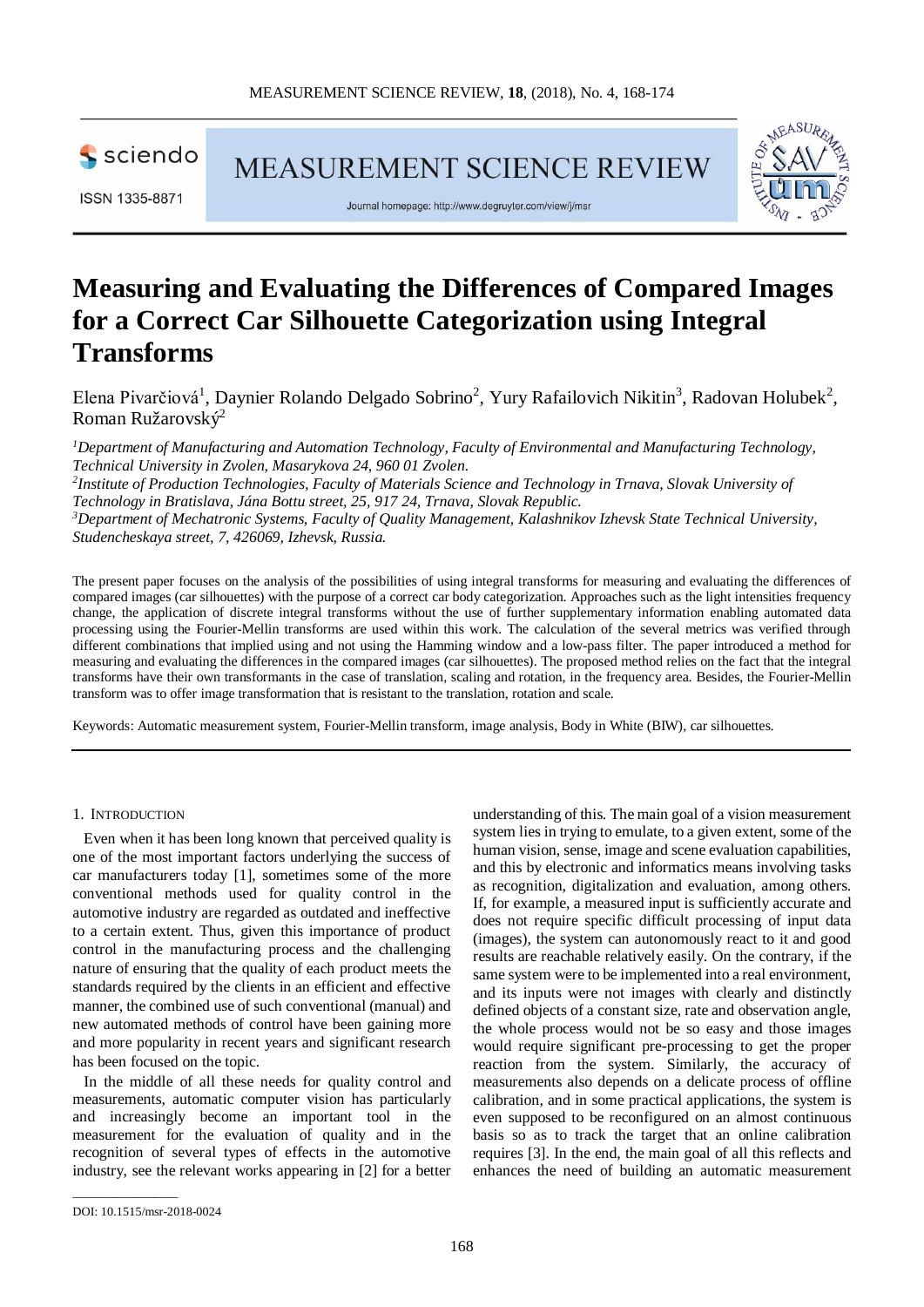system for quality control in the automotive industry without the requirements of constant or frequent human interference. This proposal should be also general and wide enough so that it can be used in other branches of manufacturing.

Automated visual measuring is known to be an imageprocessing method that has been widely applied over the years in the production line for quality control purposes [4], [5]. This focuses on mechanical parts, vehicles, casting production and even the garment industry [6], [7]. Inspection tasks, however, are time consuming and have been usually and mostly carried out through human intervention, i.e.: human inspectors. On the other hand, the inspectors' performance has been often a subject of debate in the scientific community and practice, making some authors state and prove to an extent that this is often inadequate and its accuracy is influenced by the fatigue of the intense and repetitive tasks. In addition, human inspectors need training which together with the needed skills implies investments and time to develop. Also, if compared to machines, the hours of human inspectors are relatively limited, and labor costs are a major factor posing a challenge for most manufacturers trying to compete in a densely populated and competitive marketplace [8]. On the other hand, an automatic measurement system needs almost no human presence and thus, eventually, this translates into more time available to the experts to better and more effectively work in the measurement and to analyze the composite image data increasing the speed and effectiveness of their work [9].

Some of the key advantages of computer machine vision measurement systems lie in the use of contactless nondestructive measuring [10], the use of ultraviolet and infrared radiation for the exploring and inspection tasks, as well as in the augmented flexibility allowing for immediate changes of system configuration and the possibility of parallel measuring of more parameters at the same time. These types of systems are applied in many areas of society, for example: in traffic, medicine, manipulators and robotics [11], [12], assembly cells, production of synchronous DC motors [13], welding [14] and of course, in quality inspection.

In this study, as it is in principle similarly stated in [15], an automatic measurement system is understood and seen as an optical system with image detection and verification which is to be used for the detection and proper categorization (classification and sorting) of car silhouettes. One of the most problematic issues for the automatic measuring system relates to the comparison of the recorded images with a reference template, i.e.: car silhouette template comparison [16]. Besides, the system also needs to possess the ability to detect whether the given casting is faultless or defective. This last task is relatively easy for the human eye and mind, because humans have experience which has been in many cases cumulated since birth. However, this same problem is difficult to process for a computer, getting computers to fully understand things and the effects of the surrounding world has been a myth for long and still is a present challenge for science.

During the car production/assembly phase, it is highly necessary to monitor and control the production process to detect potential errors of different types and nature and, among other things, to also sort the car bodies by specific models and distribute them according to their type and the place where such parts are required, see Fig.1. One of the key parts of the process is the one related to the creation of the Body in White (BIW) assemblies. In the process of their obtaining, all models of cars are welded on a single line. This welding line almost always contains samples of welded car bodies of all models which are to be compared with the ones being produced every single time. Here an automatic visual measuring system plays a decisive role in the quality of the car bodies, and robots are mainly the ones responsible for "seeing, comparing, and controlling that these match what the ideal car of a given model should look like, in other words: they are to compare the model of a given product with its equivalent product being manufactured at a given time.



Fig.1. 3D inline measuring technology from ZEISS [17].

Another possible application for this type of automated system is found in the distribution of the BIW to the respective assembly halls/lines, in other words, in the sorting of these according to individual car body types.

Taking into consideration all the above-mentioned elements, in this paper we propose a method that compares the reference image with the tested image using the amplitude and phase spectra of the Fourier-Mellin transform, also their invariability to translation, rotation and scale. Given that the Fourier-Mellin transform reduces the mutual rotation of the images along the horizontal axis and the shift in scaling along the vertical axis, then any two images, one of which may offset, rotated and/or with a change in scale, have identical Fourier-Mellin transform amplitudes. For comparison purposes and/or the determination of the level of similarity, we used in the paper several metrics, for example the phase correlation and percentage comparison analysis.

#### 2. SUBJECT & METHODS

A phase-only correlation technique/method that is based on Fourier-Mellin transform was used in the automatic measurement system for the purposes of image analysis and comparison.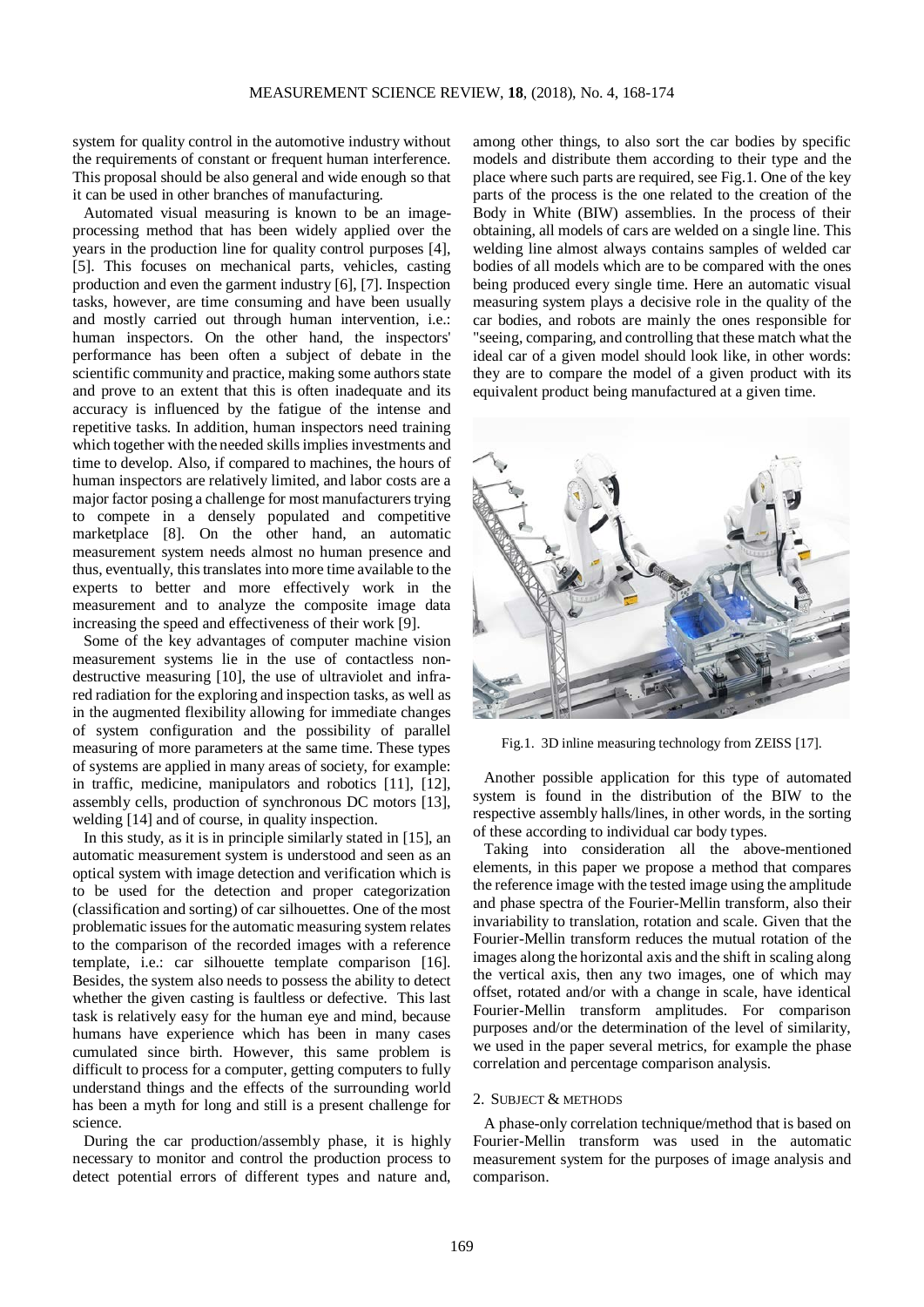#### *A. The basics of the Fourier-Mellin transform*

The Fourier-Mellin transform allows comparing images which are offset, rotated and have changed scale. This method takes advantage of the fact that the shift differences are annulated because the amplitude spectrum of the image and its displaced copy are identical, only their phase spectrum is different. Subsequently the log-polar transform causes the rotation and scale to appear outwardly as a shift. On the other hand, phase correlation is based on the fact that two similar images in a cross-spectrum create a continuous sharp extreme in the place of registration and the noise is distributed randomly in discontinuous extremes.

This is the reference image  $a(x, y)$  and tested image  $b(x, y)$ , that happens to be the copy of the image  $a(x, y)$  and is rotated, translated and has changed scale.

In the case of the Fourier transform of images (1), it applies:

$$
A(u,v)=F{a(x,y)}=|A(u,v)|e^{-j\theta(u,v)}
$$
  
\n
$$
B(u,v)=F{b(x,y)}=|B(u,v)|e^{-j\theta(u,v)}
$$
 (1)

where  $|A(u,v)|$ ,  $|B(u,v)|$  are the spectral amplitude,  $\theta(u,v)$  is the phase,  $F\{.\}$ is the Fourier transform [16].

On the other hand, the Fourier transform of log-polar amplitudes is equivalent to the Fourier-Mellin transform [18]. Next, we detail the following cases:

# *a) The log-polar transform of amplitudes*  $|A(u,v)|$ ,  $|B(u,v)|$ *from the Cartesian coordinate system to the log-polar coordinate system.*

The Fourier transform is displayed next in a log-polar plane as indicated by the transformation of coordinates, Fig.2.



Fig.2. Transform of rectangular to polar coordinates.

In order to convert from Cartesian to log-polar coordinates we do as stated in (2):

$$
r = \sqrt{x^2 + y^2} \tag{2}
$$

The beginning of the log-polar coordinate system  $(m_0, n_0)$ should be in the middle of the video matrix, and this in order to ensure the maximum number of pixels possible.

The maximum sampling radius for the conversion will be defined as in (3):

$$
\rho_{max} = \min(m_0, n_0) \dots \text{insert} \text{be} \text{circle}
$$
\n
$$
\rho_{max} = \min(m_0, n_0) \dots \text{insert} \text{be} \text{circle} \tag{3}
$$

The relationship between the polar coordinates  $(\rho, \theta)$ , used for the samples of the test image, and the log-polar image  $(e^r, \theta)$  is explained by (4):

$$
(\rho, \theta) = (e^{\mathbf{r}}, \theta) \tag{4}
$$

For mapping the pixels of the test image (*x*i, *y*i) to the pixels of the output image  $(r_m, \theta_n)$  (5) was used, see [19], where  $(\rho_m, \theta_n) = (e^{r_m}, \theta_n)$ 

$$
xi = round(\rhom. cos θn + m0)yj = round(\rhom. sin θn + n0)
$$
 (5)

*b) Fourier transform of log-polar amplitudes (6).*

$$
A_{\text{ip}}(\mathbf{v}, \boldsymbol{\omega}) = F\{|A_{\text{ip}}(e^r, \theta)|\}B_{\text{ip}}(\mathbf{v}, \boldsymbol{\omega}) = F\{|B_{\text{ip}}(e^r, \theta)|\}\tag{6}
$$

In this case the log-polar transform of the amplitude spectrum causes the rotation and scale to be shown as a translation, these can be better understood from the compound figure that appears below, where the amplitude and the phase spectrum of the Fourier transform of the real image of the car part appears in *a*), and its Fourier spectrum in log-polar coordinates is shown in *d*).



Fig.3. The amplitude and the phase spectrum of the Fourier transform: a) Original image, b) Fourier spectrum amplitude in the Cartesian coordinates, c) Fourier spectrum phase in the Cartesian coordinates, d) Fourier spectrum in log-polar coordinates.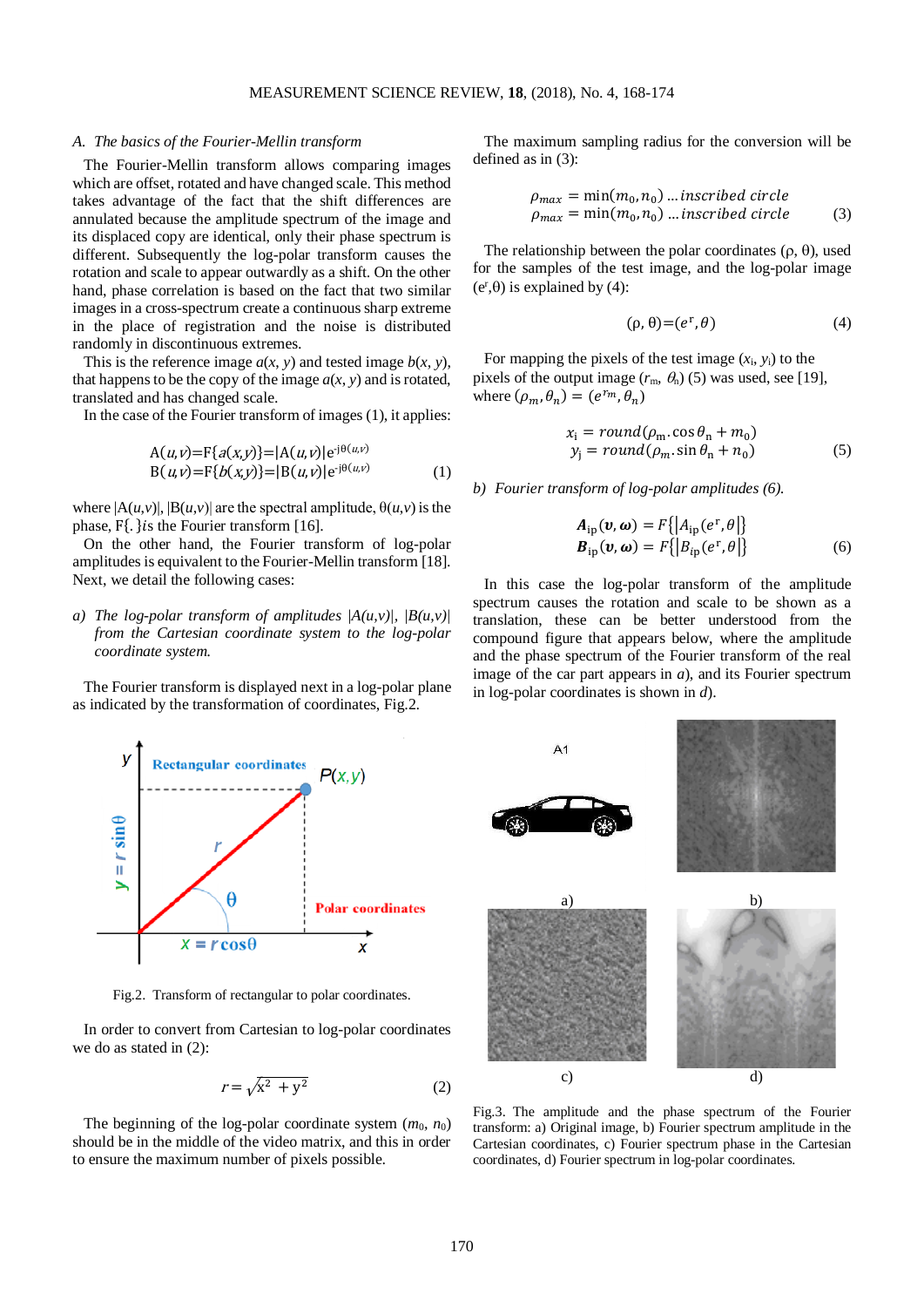## *B. Comparison of the observed images of measured objects and their mutual interaction*

In general terms the use of the Fourier-Mellin transform reduces the mutual rotation of images to translation along the horizontal axis, and also the change of scale to vertical axis translation [20]. Both of these cases/spectra were compared. These authors analyzed two images, one of which was moved and/or rotated and/or had the scale changed, and they proved that both ended up having identical amplitude of Fourier-Mellin transform. Based on this study, reference designs were compared in our case with test images in order to determine the degree of similarity and correlation between them for the purposes of our automatic measurement system.

Besides, several well-known and other more specific metrics were also used for the calculation of a comparative score helping to evaluate the results of the comparison of the obtained images. This score/metrics quantifies the similarities between the test image and the reference image. The calculation of the metrics has been verified in different combinations, and this with or without the application of the Hamming window, and similarly with or without the application of the low-pass filter. The representative metrics are used to determine the similarity between reference and test images. These metrics are detailed next.

### *POC, Phase-Only Correlation*

This comparative metric is calculated as the maximum phase correlation according to (7), where *F* stands for Fourier transform of images  $a, b, F<sup>-1</sup>$  is the inverse Fourier transform, and *F*\* is the complex conjugate image [20].

$$
C = F^{-1} \left( \frac{F_a F_b^*}{|F_a||F_b|} \right) \tag{7}
$$

The phase correlation gives a distinct maximum if two images are similar. On the contrary, a more insignificant maximum will be created if two images are not similar. The size of the maxima is used as a measure of similarity between two images.

#### *MPOC, Modified Phase-Only Correlation*

Since the energy of the signal is lower in the high-frequency domain, phase components are not reliable in high-frequency ones [16]. The effect of unreliable phase components in high frequencies can be limited by using filters or modifying the POC function by using the spectral weighting function.

The function of spectral weighting  $W(u, v)$  has been used to improve the detection by removing minor ingredients with high frequency, which have a low reliability, where u, v are 2D coordinates, β is a parameter, which checks the width of the function, and  $\alpha$  is used only for normalizing purposes (8) [21].

$$
W(u,v) = \left(\frac{u^2 + v^2}{\alpha}\right)e^{-\frac{u^2 + v^2}{2\beta^2}}
$$
 (8)

Such a modified image phase correlation function of *a* and *b* appearing in (9) is given by [27].

$$
\tilde{q}_{a,b}(x,y) = F^{-1}\left\{W(u,v)\frac{F_a(u,v)F_b^*(u,v)}{|F_a(u,v)||F_b(u,v)|}\right\} \qquad (9)
$$

The extreme value of a function  $\tilde{q}_{a,b}(x, y)$  is invariable at the change of shift and brightness. In our case, this value was used to measure the similarity of images: if two images are similar, their function MPOC gives a crisp extreme, if they are different, then the extreme decreases considerably.

## *PD, Percent Discrimination*

This metric has relative amount of similarity between reference and test image as seen in (10) [22].

$$
PD = \frac{2[c_{ab}]_{max}}{[c_{aa}]_{max} + [c_{bb}]_{max}} \chi 100\%
$$
 (10)

where:  $[C_{aa}]_{max}$ ,  $[C_{ab}]_{max}$ , and  $[C_{bb}]_{max}$  are maximal phase correlations if they are compared to a reference image  $a(x, y)$  with itself, tested image  $b(x, y)$  with itself, and the reference image  $a(x, y)$  with the image  $b(x, y)$ .

These metrics were used to compare the log-polar amplitudes of Fourier-Mellin transform of images.

## *C. A functional testing of the proposed method*

Designs of car body silhouettes available over the internet have been used as an example for the functional testing of the proposed method, see Fig.4. For the image comparison purposes, 3 basic car silhouette samples were considered, and 10 images were used for each case what yielded a total of 30. Besides, in order to obtain better and more reliable results, a series of extra comparison tests were conducted where each image was compared with the others and itself, what in the end generated a total of 90 tested images. It is important to underline that 30 of these were comparison of correct (right) pairs and the remaining 60 of incorrect ones.



Fig.4. The design of car bodies, Stock Vector Illustration. Silhouette cars on a white background.

The before-mentioned metrics Maximum phase correlation (POC, Phase Only Correlation), Modified phase correlation (MPOC, Modified Phase Only Correlation), Percentage comparison (PD, Percent Discrimination)) were used to determine the similarity of the reference and test images –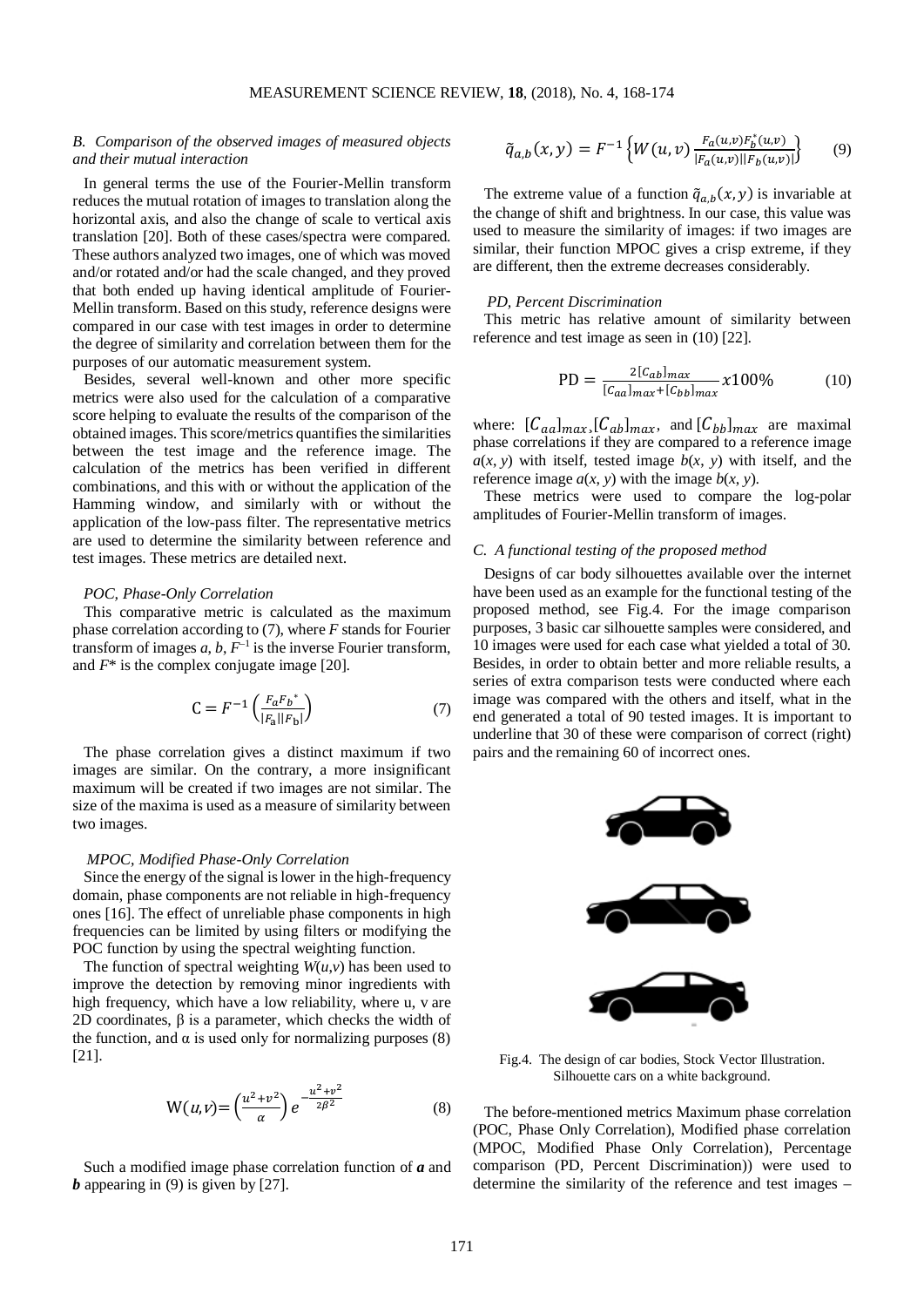calculation of the comparison score. The calculated score was compared with the threshold value, which determines the degree of correlation necessary for the comparison to be taken as a match.

The different threshold values *t* regulating the decisionmaking process were set based on several performed tests:

- images generating a result higher than *t* are evaluated as identical or highly similar, i.e.: it can be stated it is the same car body,
- images generating results lower than or equal to *t* are regarded to be inconsistent, *i.e.*: it cannot be stated it is the same car body.

The possible decisions resulting from the system are of the type: match, mismatch, and no consistent result at all. It is however possible to find varying degrees of strong matches and mismatches.

The number of correctly rejected and correctly accepted images depends on the threshold value defined, see Fig.5. The value is adjustable depending on the requirements of the process, what may make the system more or less accurate in some cases. As the test results showed, the thresholds values *t* of the relevant criteria was set as follows:

- •threshold values I.
- •threshold values II.
- minimum of the correct pairs
- 
- maximum of the wrong pairs
- •selected threshold value t •maximum of the threshold values I. and II.
- •it's not the same car body

• score ≤ threshold value



Fig.5. Comparative score issuing a match and/or mismatch of images.

## 3. RESULTS

In our particular case, the images were adjusted to 256 shades of grey and to the dimensions of  $256 \times 256$  pixels for obtaining faster results with the Fourier transform. The test images with the parameters for the transformation were created from the basic/primary images. The images were translated in the horizontal and/or vertical direction, rotated around the different angles in both directions and also had the scales changed. The resulting images were compared with other car bodies.

Using the proposed method, the system identified 93 percent of correct products. On the other hand, only the remaining 7 percent of the products that were identified by the system to be correct (red color in graph), happened to be incorrect instead, and this was based on the analysis of the images as described in our method, see Fig.6. for a better understanding of the results. The results proved the detection method used was valid, and thus it could be used and become a significant asset in the classification, sorting and inclusion of car bodies into the relevant categories (categorization).



Fig.6. Results of the tested images.

The high success rate was achieved due to the use of a comparative set with rather small angle of rotation and scaling. The maximum correct recognition limit of this method has not been tested yet. Similarly, images have not been properly recognized in the case of the scale being too changed (0.7 and 1.3), and/or in combination with translation and rotation.

#### 4. CONCLUSION

As mentioned before, the measurement process is a key part of any kind of production, what is especially important in the case of the automotive industry. One of the main outputs of any measurement process is the achievement of high levels of quality of the products. This represents the main premise for the company success and its positioning among the competitors. Besides, this all fully depends on the use of new technologies, automation and implementation of methods into the related manufacturing processes, modified based on [23], [24].

The verification of quality by automatic measurement systems provides an even higher chance to compete in the related field as well as the level of quality checks allows its further improvement. In the course of the manufacturing process or in the product completion various defects can occur, as it is stated in the ISO/TS16949, which is technical specification aimed at the development of a quality management system that provides for continual improvement, emphasizing defect prevention and the reduction of variation and waste in the supply chain.

The calculated metrics were compared to the verification threshold that determined the degree of correlation necessary for the comparison, issuing what was to be taken as match. Based on tests carried out, the threshold values of *t* were set, according to which the system decision is always regulated: images generating the result greater than or equal to *t* are evaluated as identical, in other words: It is the same car body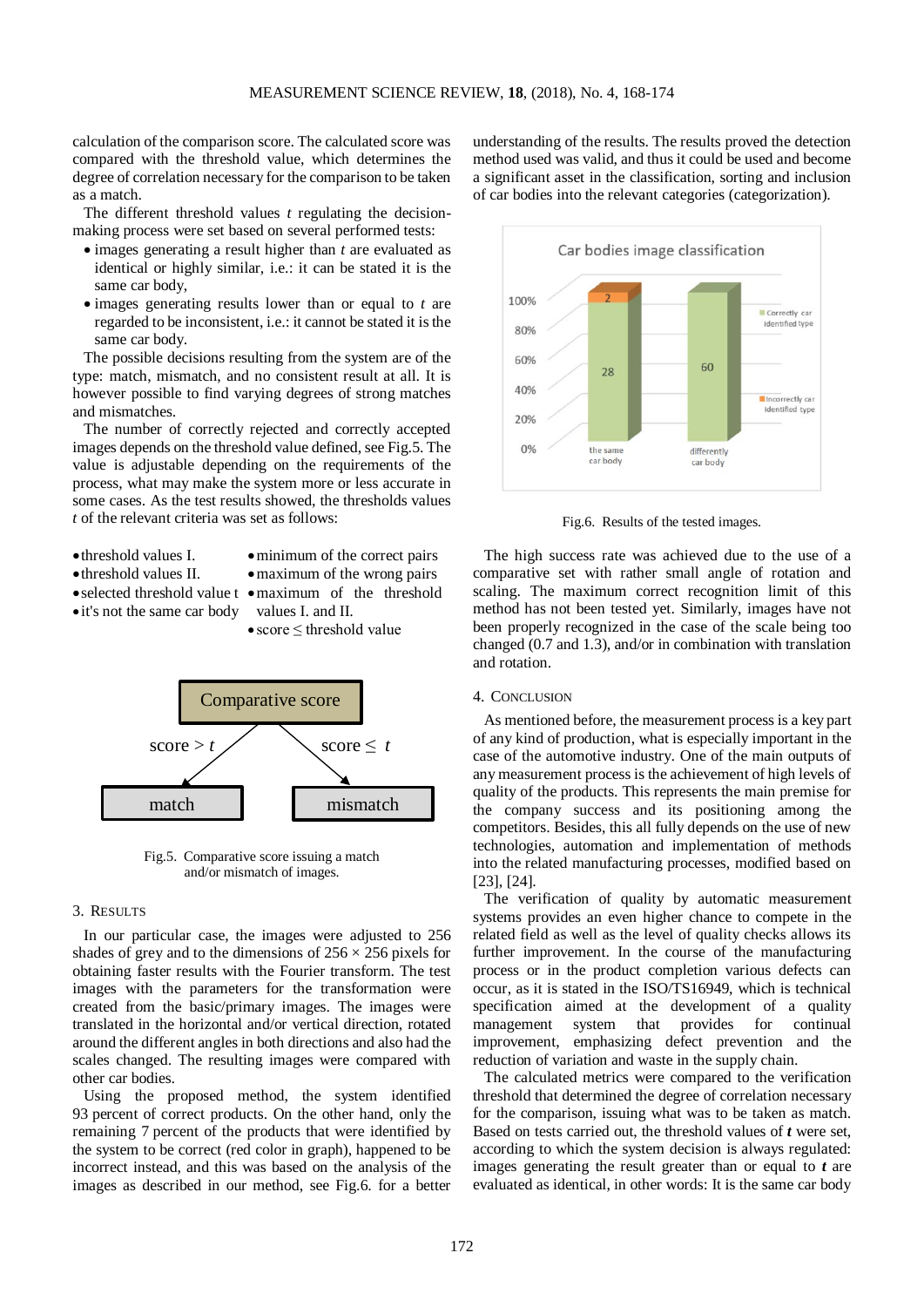part; on the other hand, images generating results lower than *t* are evaluated as non-compliant, i.e.: these are not the same car body parts.

The decisions of system can be: match, mismatch, and without result, even though there are possible changing degrees of strong matches and mismatches.

The number of properly rejected and properly accepted images depends on the present threshold value of *t*. The value is adjustable depending on the requirements, thus the system could be more or less accurate depending on this. In other words, it all depends on each particular case study and the levels of confidence and requirements needed for the verifications. In the case of the automotive industry and our case in particular, these values tend to be of 100 %, i.e.: the threshold should be established so as to have no errors in the process of detection.

#### 5. CONCLUSIONS

The evolution of computing technology is progressing hand in hand with the evolution of other natural, technical or economic sciences. Adequate powerful computing technology enables high precision analysis of process models that more precisely describe the physical or social nature of things [25].

The paper describes the design of a method for the correct car body classification (car silhouettes) based on the principles of Fourier-Mellin transform and subsequent comparison and analysis of images using Fourier transform and phase correlation. The Fourier-Mellin transform proved to offer image transformation resistant to translation, rotation and scale. The proposed method uses the fact that integral transforms have their transformants in the case of translation, scaling and rotation in the frequency domain.

With the use of the automatic measurement system it was possible to compare silhouettes of car bodies and find out if these belonged to the same type or not. This was supported by the use of several key criteria for the matches, such as the phase correlation, the difference correlation, the correlation coefficient, the percentage comparison and the comparison of calculated values with the chosen threshold for the relevant criterion. In the frame of the experiments, threshold values have been set in a way that all the wrong couples of body works can be revealed.

#### ACKNOWLEDGMENT

This publication is the result of implementation of the project "University Scientific Park: Campus Mtf Stu – CAMBO" (ITMS: 26220220179) supported by the Research and Development Operational Program funded by the EFRR and by project KEGA MŠ SR 003TU Z-4/2016: Research and education laboratory for robotics and RFBR research project № 18-08-00772 A.

## **REFERENCES**

[1] Stylidis, K., Wickman, C., Söderberg, R. (2015). Defining perceived quality in the automotive industry: An engineering approach*. Procedia CIRP*, 36 (2015), 165–170.

- [2] Bogue, R. (2013). Robotic vision boosts automotive industry quality and productivity. *Industrial Robot: An International Journal*, 40 (5), 415–419.
- [3] Di Leo, G., Liguori, C., Pietrosanto, A., Sommella, P. (2017). A vision system for the online quality monitoring of industrial manufacturing*. Optics and Lasers in Engineering*, 89, 162–168.
- [4] Ružarovský, R., Delgado Sobrino, D.R., Holubek, R., Košťál, P. (2014). Automated in-process inspection method in the flexible production system iCIM 3000. *Applied Mechanics and Materials*, 693, 50–55.
- [5] Božek, P., Pivarčiová, E. (2013). Flexible manufacturing system with automatic control of product quality. *Strojarstvo*, 55 (3), 211–221.
- [6] Mery, D., Jaeger, T., Filbert, D. (2002). *A review of methods for automated recognition of casting defects*. http://www.academia.edu/20111824/A\_review\_of\_me thods for automated recognition of casting defects.
- [7] Świłło, S.J., Perzyk, M. (2013). Surface casting defects inspection using vision system and neural network techniques. *Archives of Foundry Engineering*, 13 (4).
- [8] Dhillon, B.S. (2009). *Human Reliability, Error, and Human Factors in Engineering Maintenance*. CRC Press.
- [9] Huang, S.-H., Pan, Y-Ch. (2015). Automated visual inspection in the semiconductor industry: A survey*. Computers in Industry*, 66, 1–10.
- [10] Frankovský, P., Ostertag, O., Trebuňa, F., Ostertagová, E., Kelemen, M. (2016). Methodology of contact stress analysis of gearwheel by means of experimental photoelasticity*. Applied Optics,* 55 (18), 4856–4864.
- [11] Kováč, J., Ďurovský, F., Hajduk, M. (2014). Utilization of virtual reality connected with robotized system. *Applied Mechanics and Materials*, 613, 273–278.
- [12] Frankovský, P., Hroncová, D., Delyová, I., Hudák, P. (2012). Inverse and forward dynamic analysis of two link manipulator. *Procedia Engineering*, 48, 158–163.
- [13] Abramov, I.V., Nikitin, Yu.R., Abramov, A.I., Sosnovich, E.V., Božek, P. (2014). Control and diagnostic model of brushless DC motor*. Journal of Electrical Engineering*, 65 (5), 277– 282.
- [14] Jena, D.B., Kuma, R. (2011). Implementation of wavelet denoising and image morphology on welding image for estimating HAZ and welding defect. *Measurement Science Review*, 11, (4).
- [15] Neogi, N. Mohanta, K.D., Dutta, K.P. (2014). Review of vision-based steel surface inspection systems. *EURASIP Journal on Image and Video Processing*, 2014 (50).
- [16] Ito, K., Nakajima, H., Kobayashi, K., Aoki, T., Higuchi, T. (2004). A fingerprint matching algorithm using Phase-Only Correlation*. IEICE Transactions on Fundamentals of Electronics, Communications and Computer Sciences*, E87–A (3), 682–691.
- [17] Carl Zeiss Ltd. (2018). *3D inline measuring technology from ZEISS*. https://www.zeiss.co.uk.
- [18] Druckmüller, M., Antoš, M., Druckmüllerová, H. (2005). Mathematical methods for visualization of the solar corona. *Jemná mechanika a optika*, 10, 302–304.